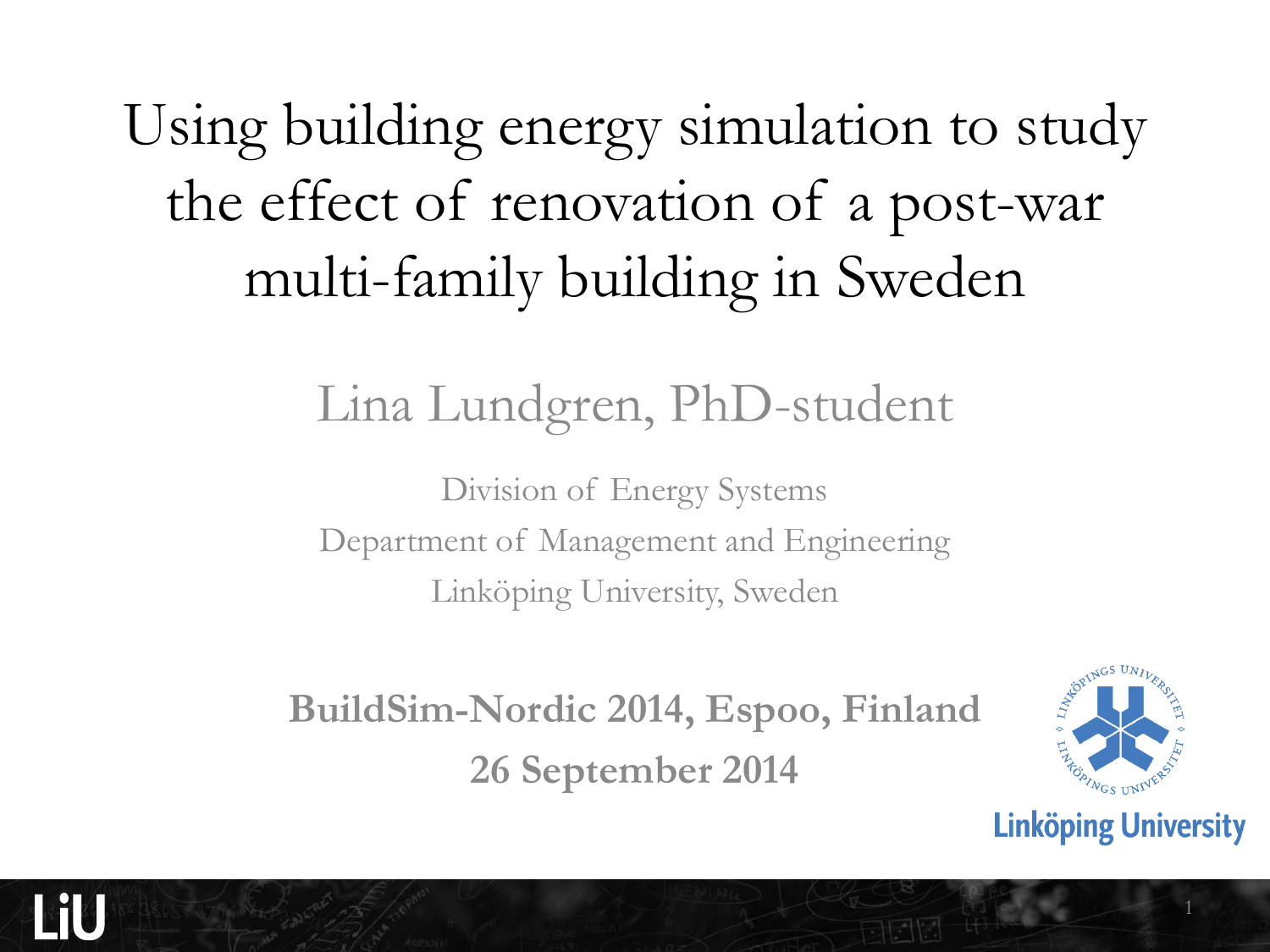# Renovation of a small multifmaily building in Sweden

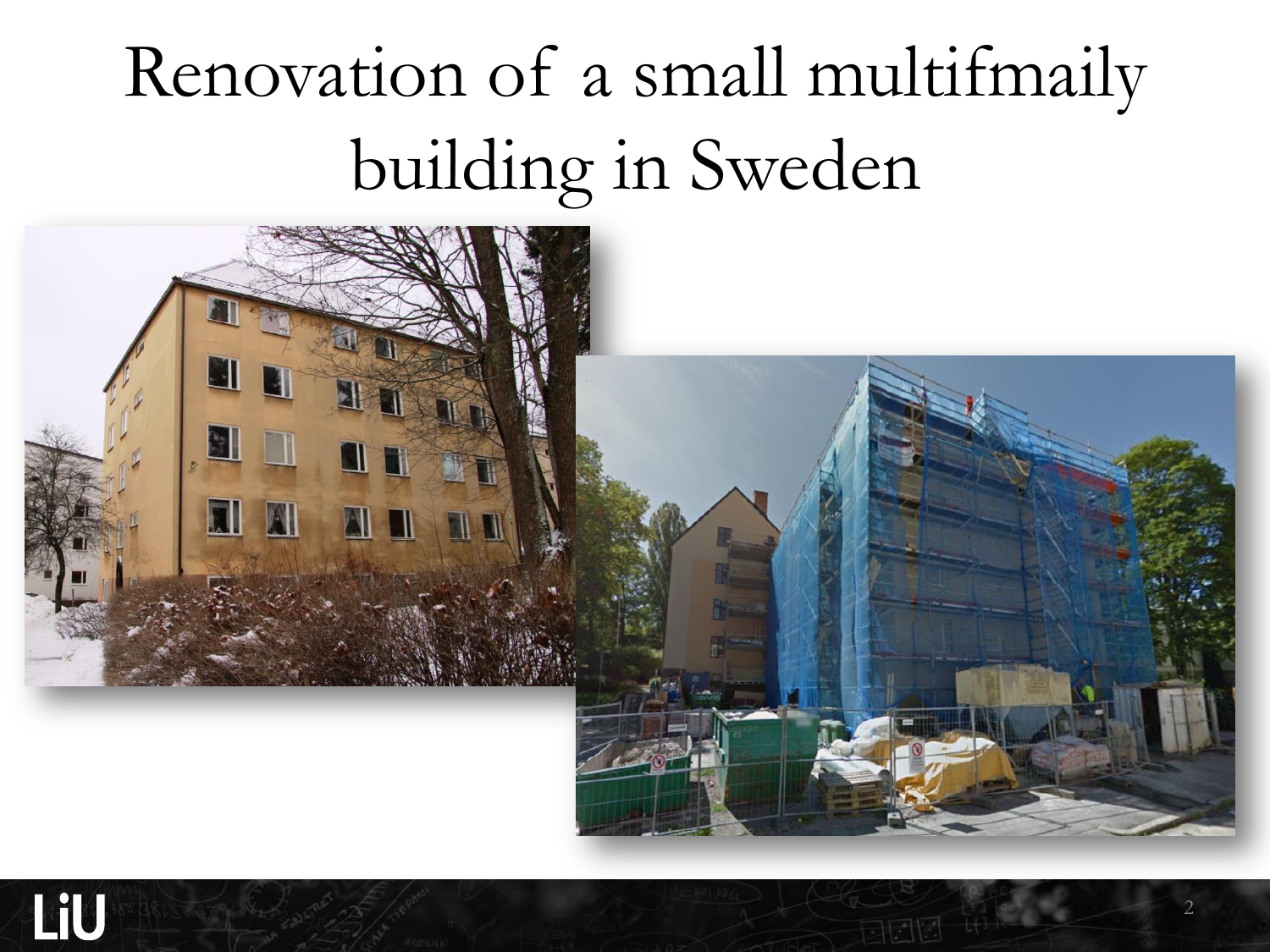#### The construction

| Segment                 | Area                | Construction      | U-value  | Changes      | New U-     |
|-------------------------|---------------------|-------------------|----------|--------------|------------|
|                         |                     | $\text{(old)}$    | (old)    |              | value      |
| <b>External walls</b>   | $613 \text{ m}^2$   | Light weight      | 0,44     | $+100$ mm    | 0,21       |
|                         |                     | concrete (260 mm) | $W/m^2K$ | insulation   | $W/m^2K$   |
| Windows                 | $143 \text{ m}^2$   | 3-pane windows    | 2        | 3-pane LE    | $1,1W/m^2$ |
|                         |                     |                   | $W/m^2K$ |              | K          |
| <b>Bathroom</b> windows | $10 \text{ m}^2$    | 2-pane windows    | 2,9      | $3$ -pane LE | 1,1        |
|                         |                     |                   | $W/m^2K$ |              | $W/m^2K$   |
| Roof (towards attic)    | $236,6 \text{ m}^2$ | concrete and 120  | 0,321    |              |            |
|                         |                     | mm insulation     | $W/m^2K$ |              |            |
| Floor                   | $236,6 \text{ m}^2$ | Concrete and      | 0,53     |              |            |
|                         |                     | insulation        | $W/m^2K$ |              |            |

Old transmission  $losses = 786 W$ <sup>o</sup>C

New transmission  $losses = 468 W$ <sup>o</sup>C

|                                 | Flow                         | Air changes<br>per hours | Heat<br>recovery | Infiltration               |
|---------------------------------|------------------------------|--------------------------|------------------|----------------------------|
| Old ventilation<br>$(F-system)$ | $0,707 \text{ m}^3/\text{s}$ | $0,75$ ACH               | $0\%$            | $0,321/s/m^2$<br>At -50 Pa |
| New ventilation<br>(FTX-system) | $0,430 \text{ m}^3/\text{s}$ | $0,47$ ACH               | Ca. $75%$        |                            |

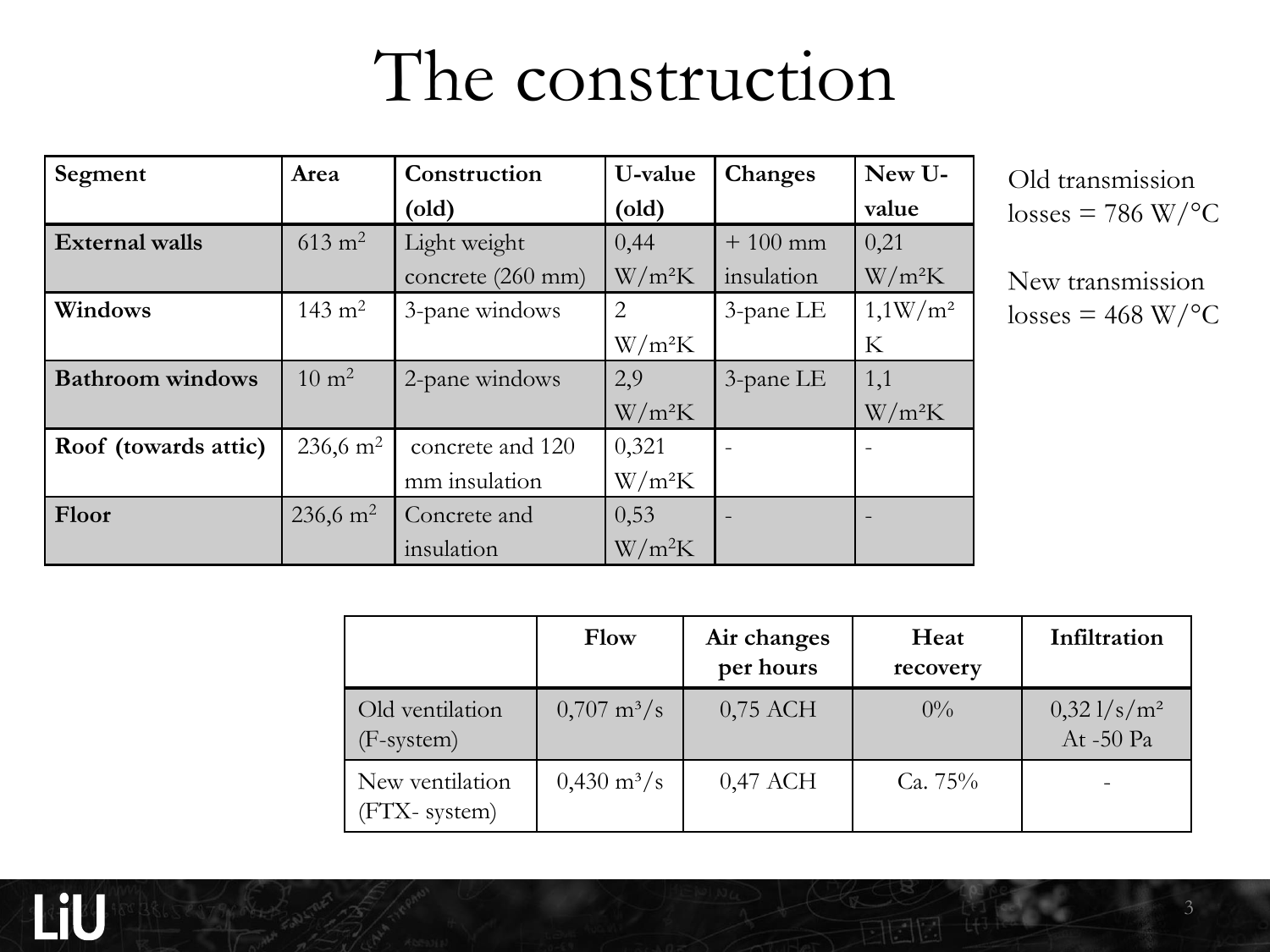#### IDA ICE-model



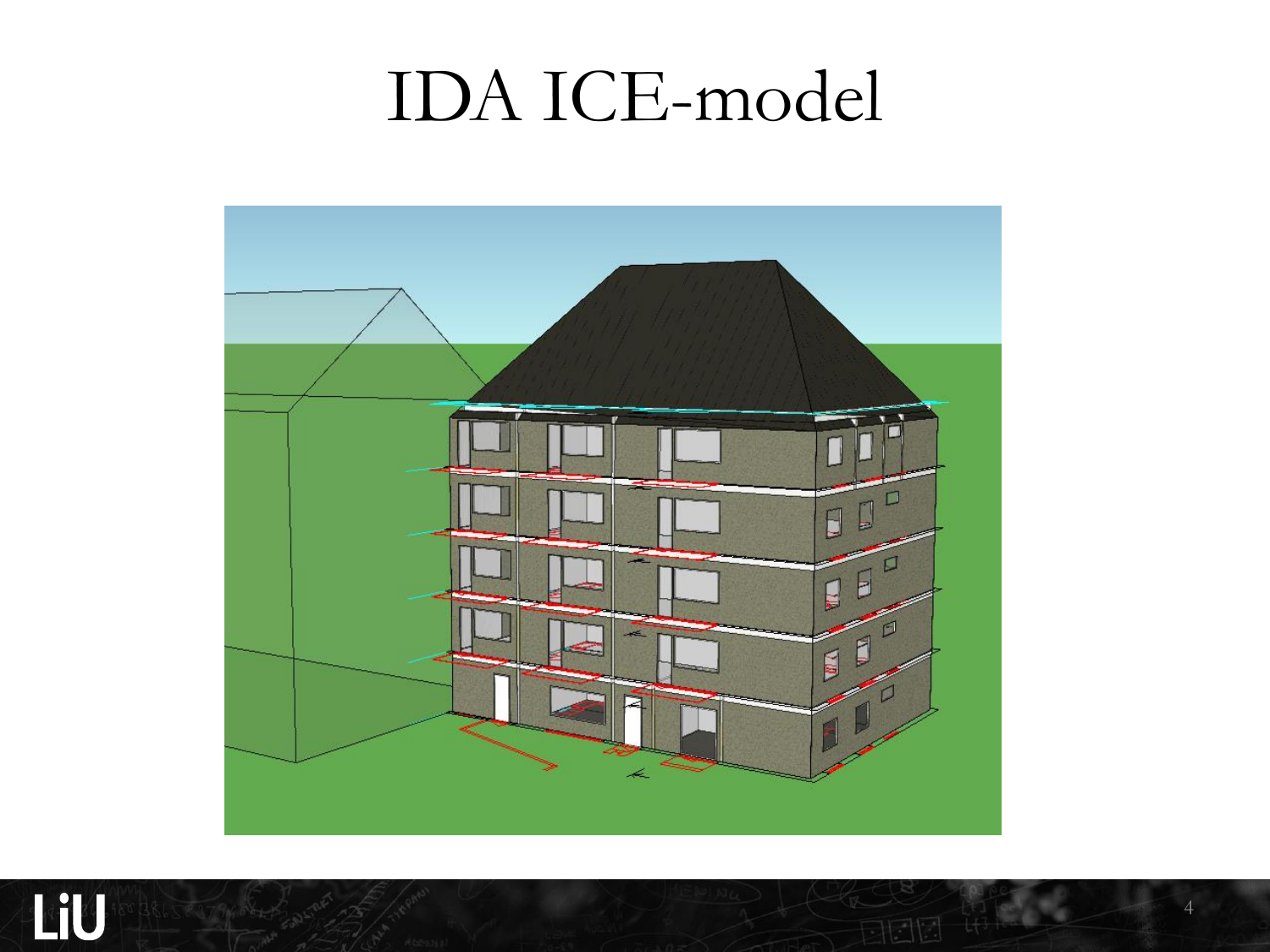## IDA ICE-model



LiU

| Mon                     | Zone      | Measured | Measured                         | Measured |  |
|-------------------------|-----------|----------|----------------------------------|----------|--|
| th                      | heating   |          | 2012 (kWh) 2013 (kWh) 2014 (kWh) |          |  |
|                         | IDA (kWh) |          |                                  |          |  |
| $\mathbf{1}$            | 17 095    | 10 640   | 19 745                           | 16 313   |  |
| $\overline{2}$          | 15 5 89   | 16 9 29  | 16 610                           | 13 4 61  |  |
| $\overline{3}$          | 13 112    | 11 141   | 20 6 65                          | 3 1 4 7  |  |
| $\overline{\mathbf{4}}$ | 4 9 1 2   | 9618     | 8 1 7 4                          | 435      |  |
| 5                       | 2 6 4 9   | 3 6 2 3  | 2 3 0 2                          | 74       |  |
| 6                       | 500,9     | 1 608    | 603                              | 726      |  |
| $\overline{7}$          | 4,6       | 210      | 409                              | 78       |  |
| 8                       | 60,7      | 361      | 409                              | 339      |  |
| 9                       | 2 186,0   | 3 5 3 8  | 2988                             |          |  |
| 10                      | 10 066,0  | 8 4 25   | 6889                             |          |  |
| 11                      | 11 211,0  | 10 979   | 9 9 7 6                          |          |  |
| 12                      | 19 042,0  | 16 982   | 12 5 23                          |          |  |
| Total                   | 96 428,2  | 94 055   | 101 295                          |          |  |

5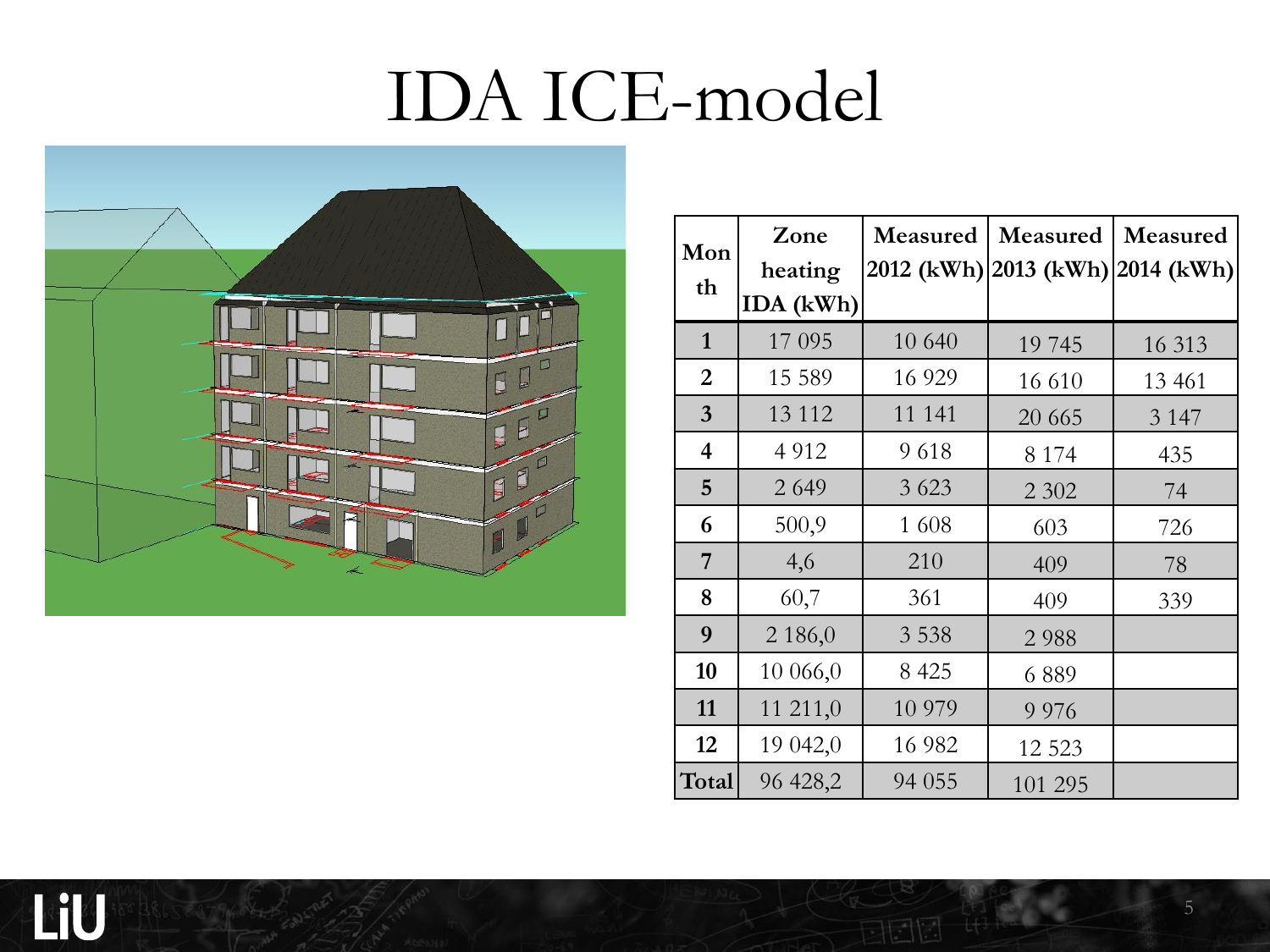## Validation of IDA-model

Temperature/RH at 5 min interval

Electricity at 5 min interval

 $\mathrm{CO}_2$ -concentration at 5 min interval

> + total electricity for the entire apartment



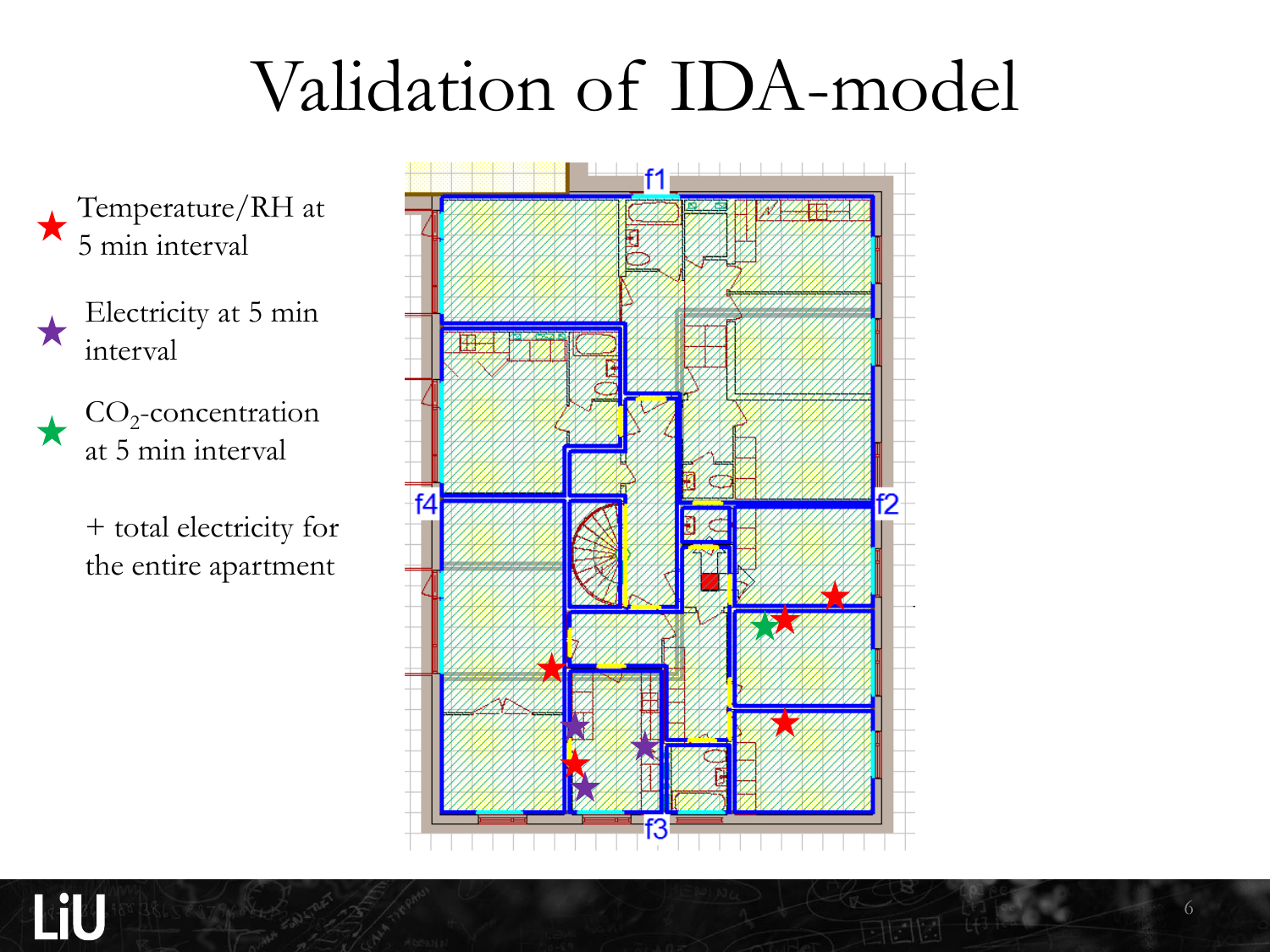### Validation of IDA-model



LiU

7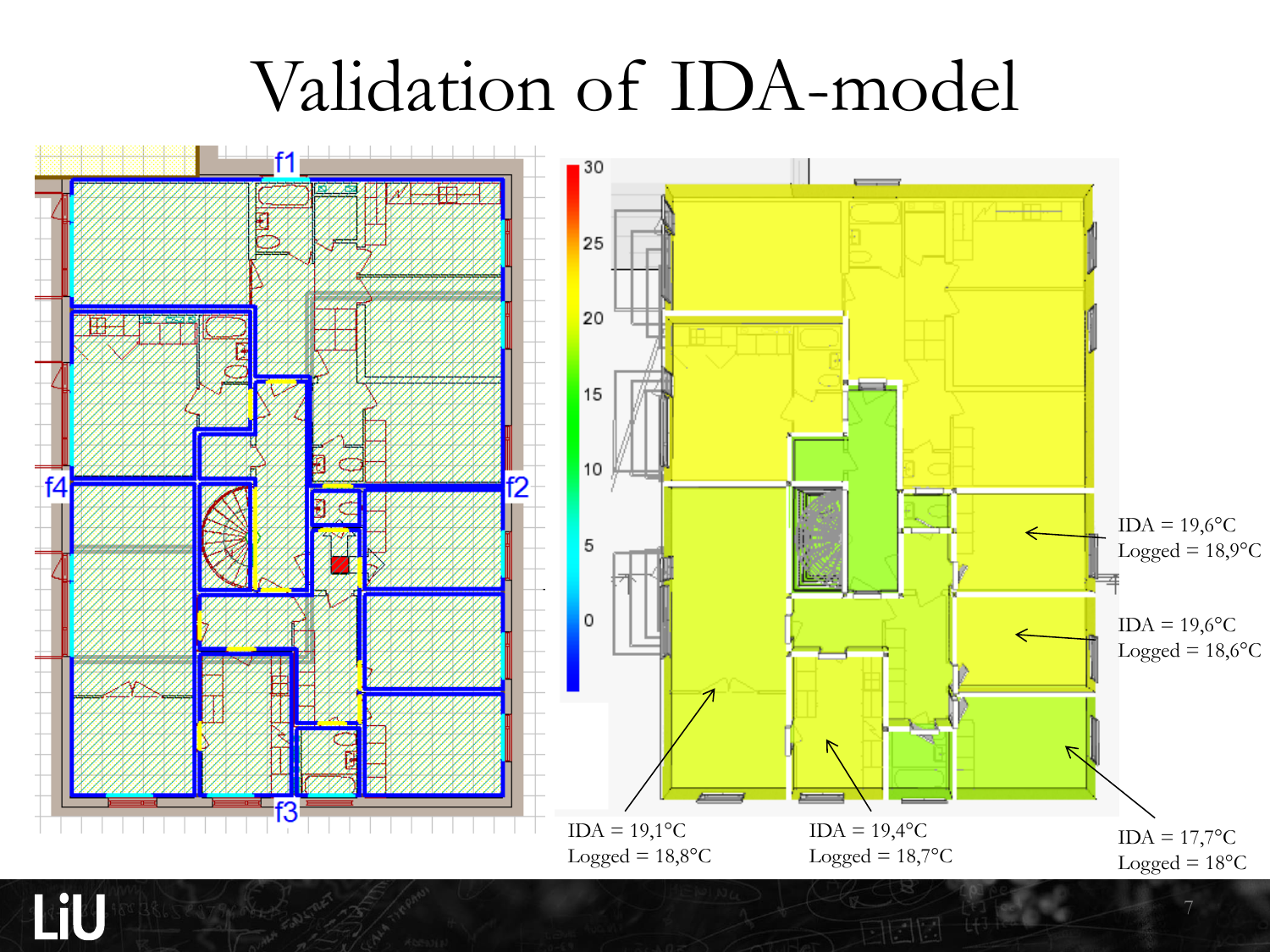## Perceived indoor environment



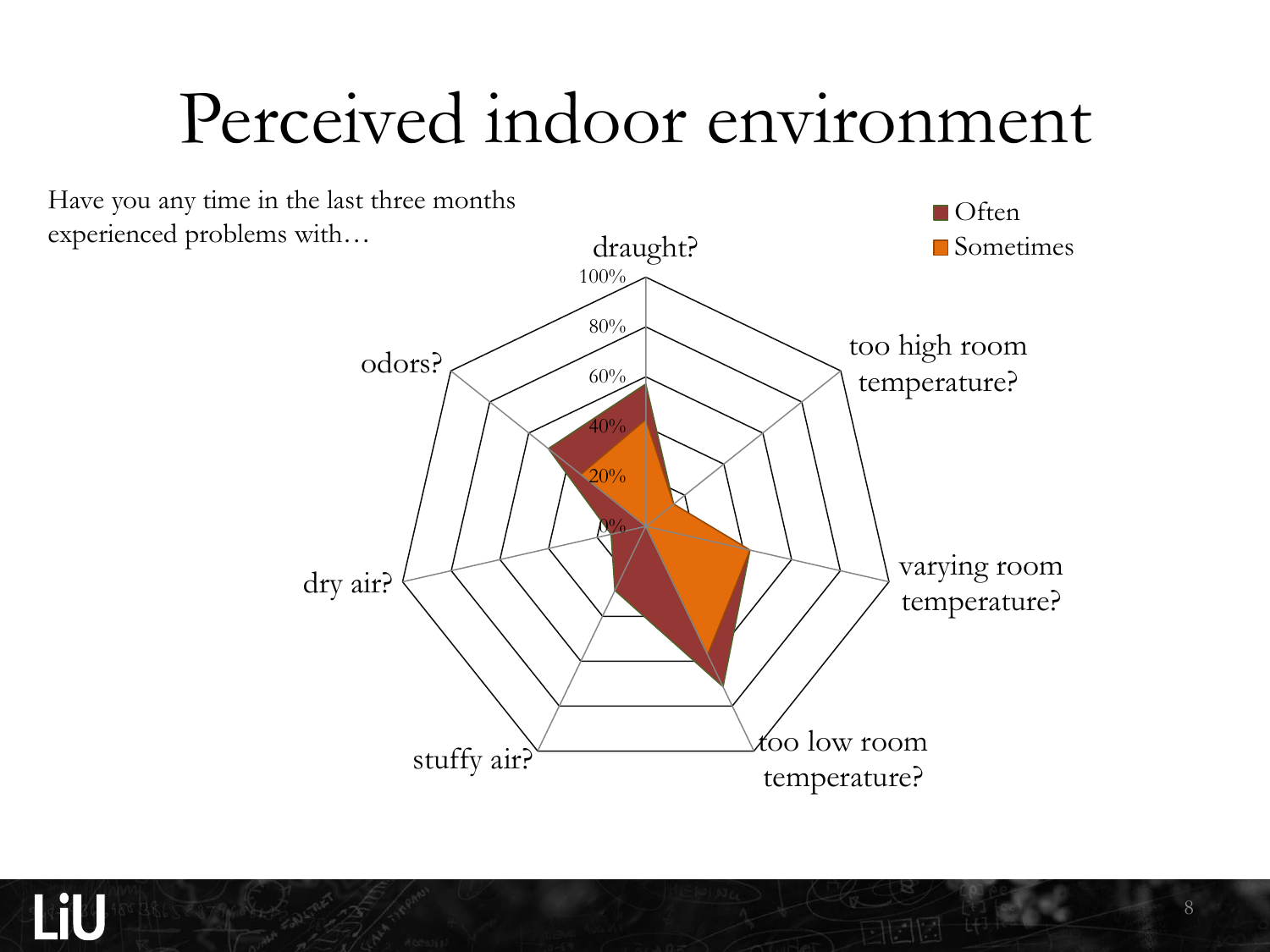# Expected results and interest…

- Increase knowledge on energy renovation communication between academia and practitioners
- Effects from retrofitting with FTX – Energy, indoor environment, cost…
- Effect on indoor environment
- Primary energy use and related  $CO<sub>2</sub>$ -emissions